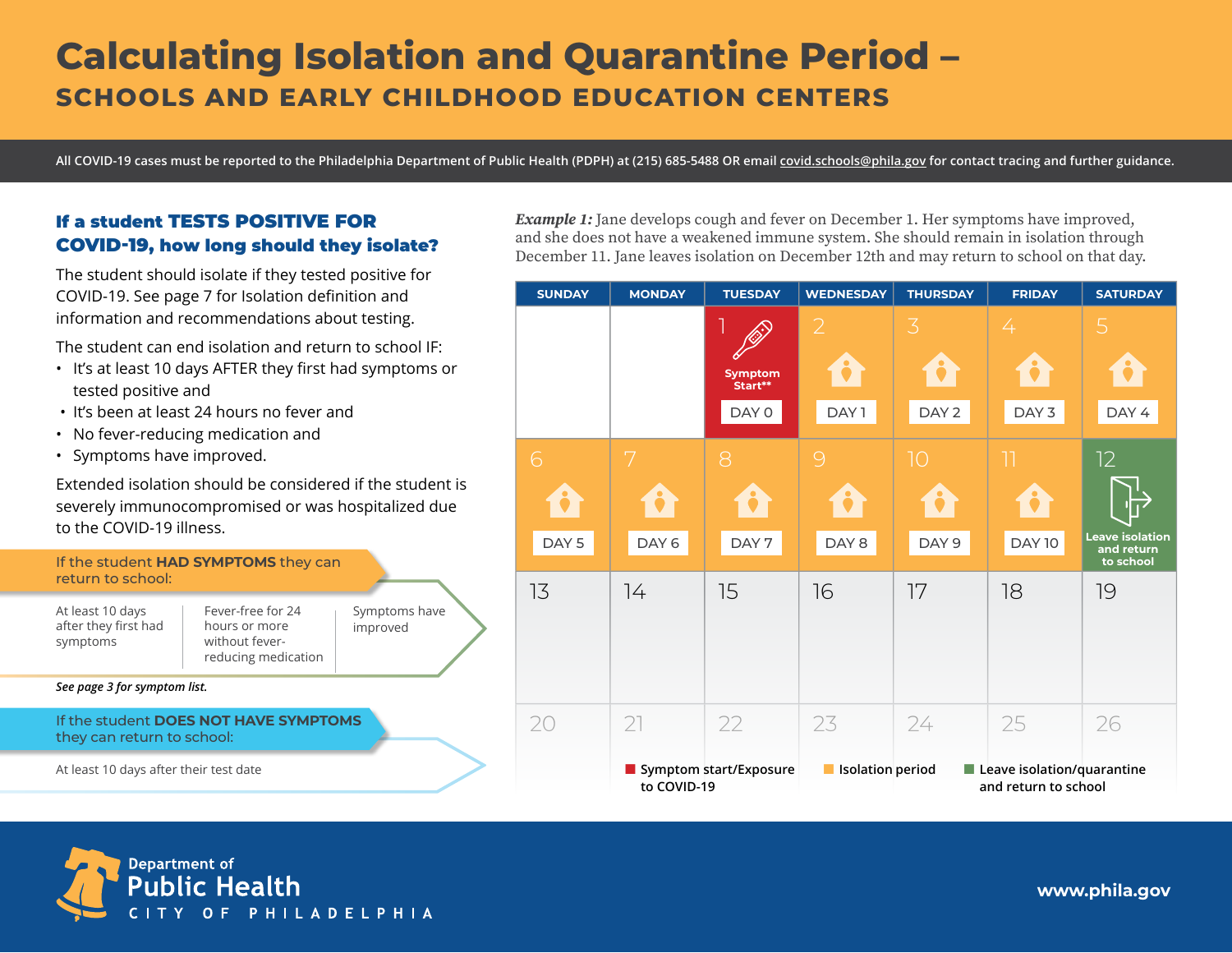# <span id="page-1-0"></span>If the student was exposed to someone with COVID-19 and DOES NOT have symptoms, how long should they quarantine? (includes \*household contacts)

- Regardless of symptoms, the student should stay in quarantine if exposed. See page 7 for how exposure is defined.
- Watch for symptoms such as fever, cough, shortness of breath, new loss of taste or smell. Along with staying home from school, the student should stay away from others as much as possible.
- Stay home for 10 days after last contact with the person who has COVID-19.
- Quarantine may end after 7 days if the student has a negative PCR/ antigen test collected after day 5.
- \* Household contacts may require further investigation, by either PDPH or school officials, to determine dates of quarantine.
- **Symptom start/Exposure to COVID-19**
- **Quarantine period**
- Leave isolation/quarantine and return **to school**
- **Continue to Monitor**

*Example 2a—WITHOUT testing for COVID-19:* Jose was last exposed on December 1 to a classmate who had COVID-19. Jose has had NO symptoms and was NOT tested for COVID-19. He should remain in quarantine through December 11. He may leave quarantine and return to school on December 12. Jose should continue to be monitored for symptoms closely through December 15.



*Example 2b—WITH testing for COVID-19:* Jose was last exposed on December 1 to a classmate who had COVID-19. Jose has had NO symptoms. Jose was tested for COVID-19 on December 7 (Day 6). His test results were negative. Jose's quarantine may end after 7 days. He may leave quarantine and return to school on December 9th.

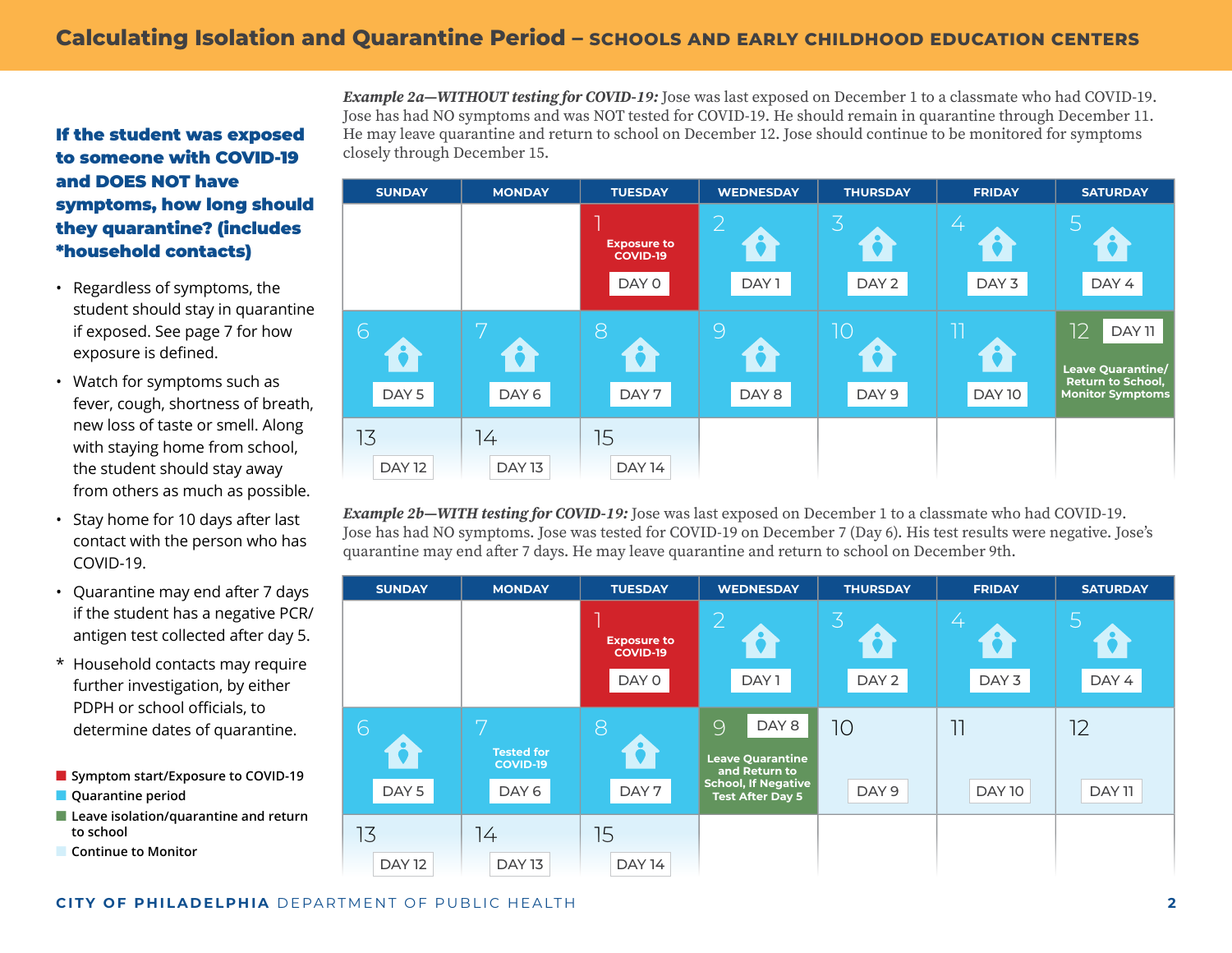## <span id="page-2-0"></span>If a student was exposed to someone with COVID-19 and DOES HAVE SYMPTOMS, how long should they quarantine?

- Regardless of symptoms, the student must stay in quarantine if they were exposed to a person who tested positive for COVID-19. See page 7 for definition of exposure.
- If they have symptoms, the most protective recommended quarantine period is at least 14 days.
- If they have symptoms, the child's caretaker should seek testing for the child.
- If they test positive, they should begin self-isolation. Please see recommendations on [page 1](#page-1-0).
- If the student has symptoms of COVID-19 and does not get tested, they are presumed to have COVID-19 and should begin self-isolation. Please see recommendations on [page 1](#page-1-0).

*Strictly comply with all masking guidance until symptoms are fully resolved.*

#### **Watch for any of the following symptoms of COVID-19:**

- Fever or chills
- Muscle or body aches
- Headache
- Sore throat
- Congestion or runny nose
- Fatigue

**You can look up more information about community testing sites at [www.phila.gov/testing](http://www.phila.gov/testing).**

*Example 3:* Jade was exposed on December 1 to someone in her community with COVID-19. Jade started to experience fever and fatigue on December 7. Jade's parents sought testing for COVID-19 on December 7. They learned that the result was positive. Because Jade's parents now know that she has COVID-19, they should keep her home to isolate for 10 days after her symptoms started. Jade should be kept in isolation through December 17. She may leave isolation and return to school on December 18.



■ **Symptom start/Exposure to COVID-19**

■ **Isolation period**

■ Leave isolation and return to school

• Nausea or vomiting

• New or persistent cough • New loss of taste or smell • Shortness of breath or difficulty breathing

• Diarrhea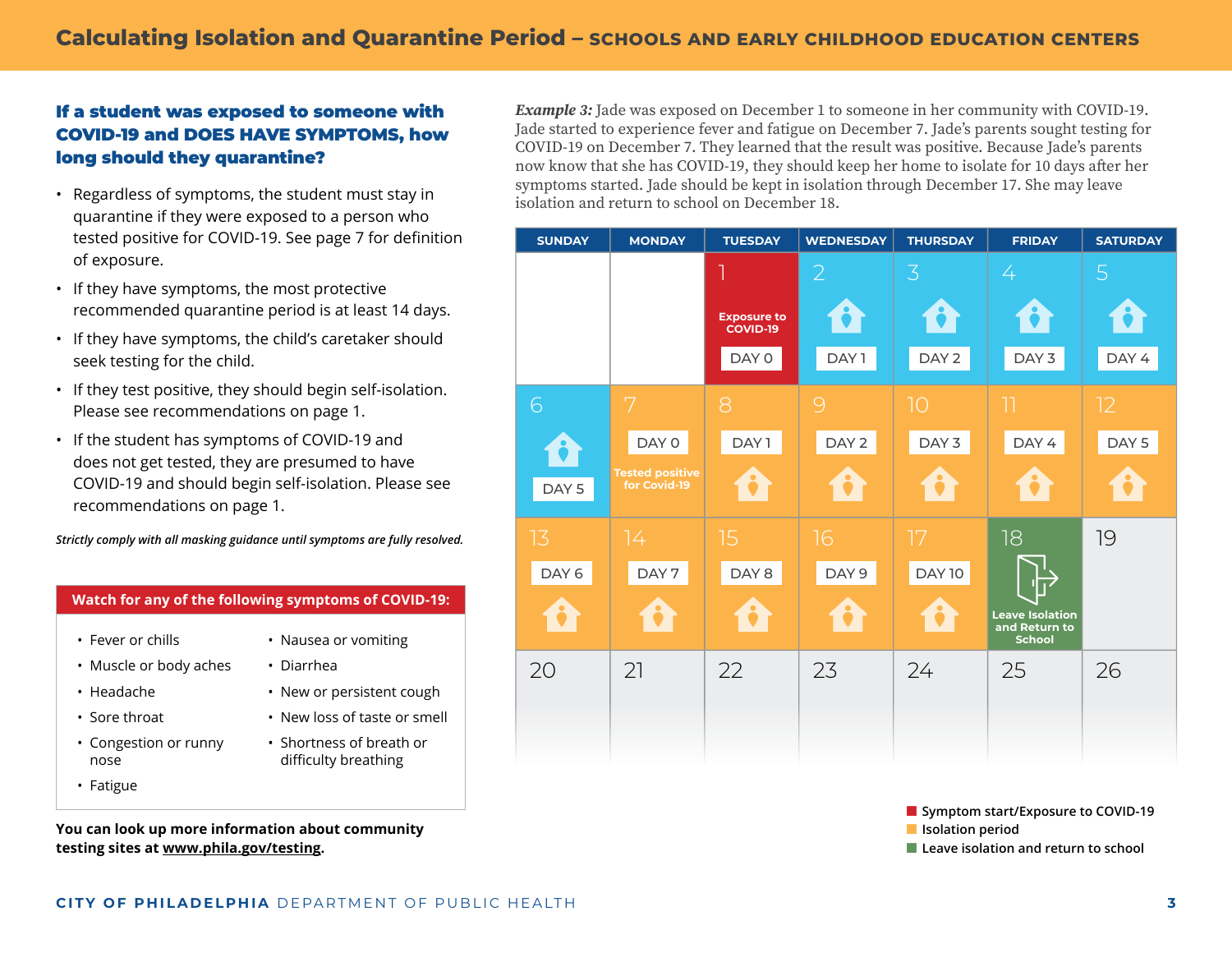## What if an individual cannot separate from someone with COVID-19?

If a parent cannot avoid close contact with someone with COVID-19 (such as providing personal care for a child or sharing a room), the parent should separate away from others while the child with COVID-19 completes isolation.

- The parent who was unable to separate should then quarantine an additional 10 days after the child completes isolation
- Quarantine may end after 7 days if the parent has a negative PCR/antigen test collected after day 5.
- Symptom start/Exposure to COVID-19
- **Isolation period**
- **Quarantine period**
- Leave isolation/quarantine
- **Continue to Monitor**

*Example 4a: Breanna is a child who tested positive for COVID-19. She developed symptoms on* December 1. Her father Marcus is the only one who can care for her. Breanna and Marcus are staying away from others. Breanna should complete a 10-day period of self-isolation. Marcus sought a test for himself for COVID-19 on December 16, which was negative. Marcus's last day of quarantine was December 18.

**Please Note:** If Marcus had NO symptoms and did NOT get testing for COVID-19, Marcus would have completed a 10-day quarantine after Breanna's isolation period.

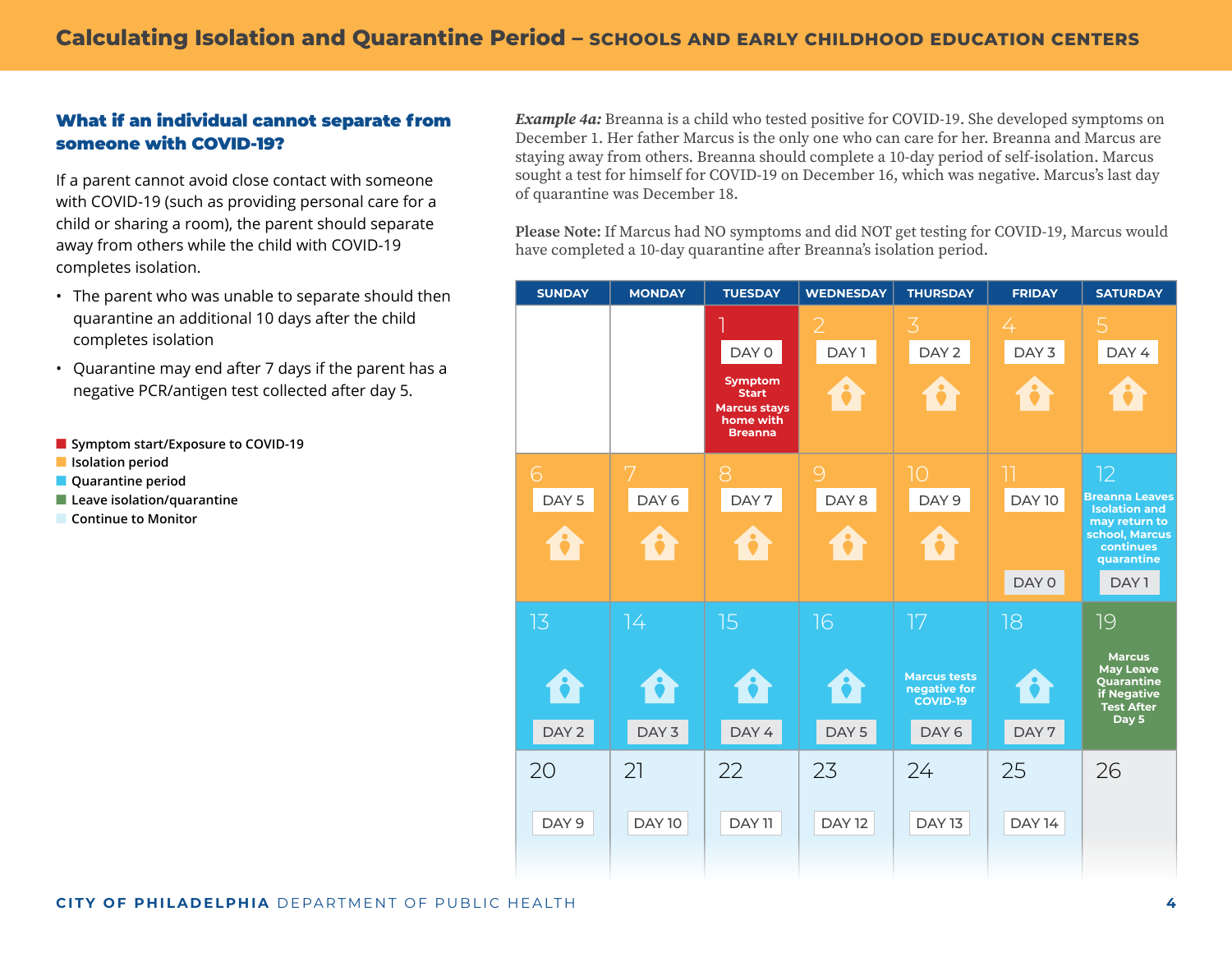## If a fully vaccinated student is a household contact do they need to quarantine?

No, the fully vaccinated household contact should get tested 3-5 days after their initial exposure to the case and again 3-5 days after the case leaves isolation.

■ **Symptom start/Exposure to COVID-19** 

- **Isolation period**
- **Fully vaccinated**
- Leave isolation/quarantine
- **Continue to Monitor**

*Example 4b:* Breanna's older brother Daniel also lives in the home with Breanna and Marcus. While he has tried to keep his interaction with Breanna and Marcus to a minimum, he is still a household contact. Daniel IS fully vaccinated and has had no symptoms. Daniel does not need to quarantine. Daniel tested negative 3-5 days after Breanna first developed symptoms and will get tested 3-5 days after Breanna leaves isolation. If the test result was positive, Daniel would begin isolation.

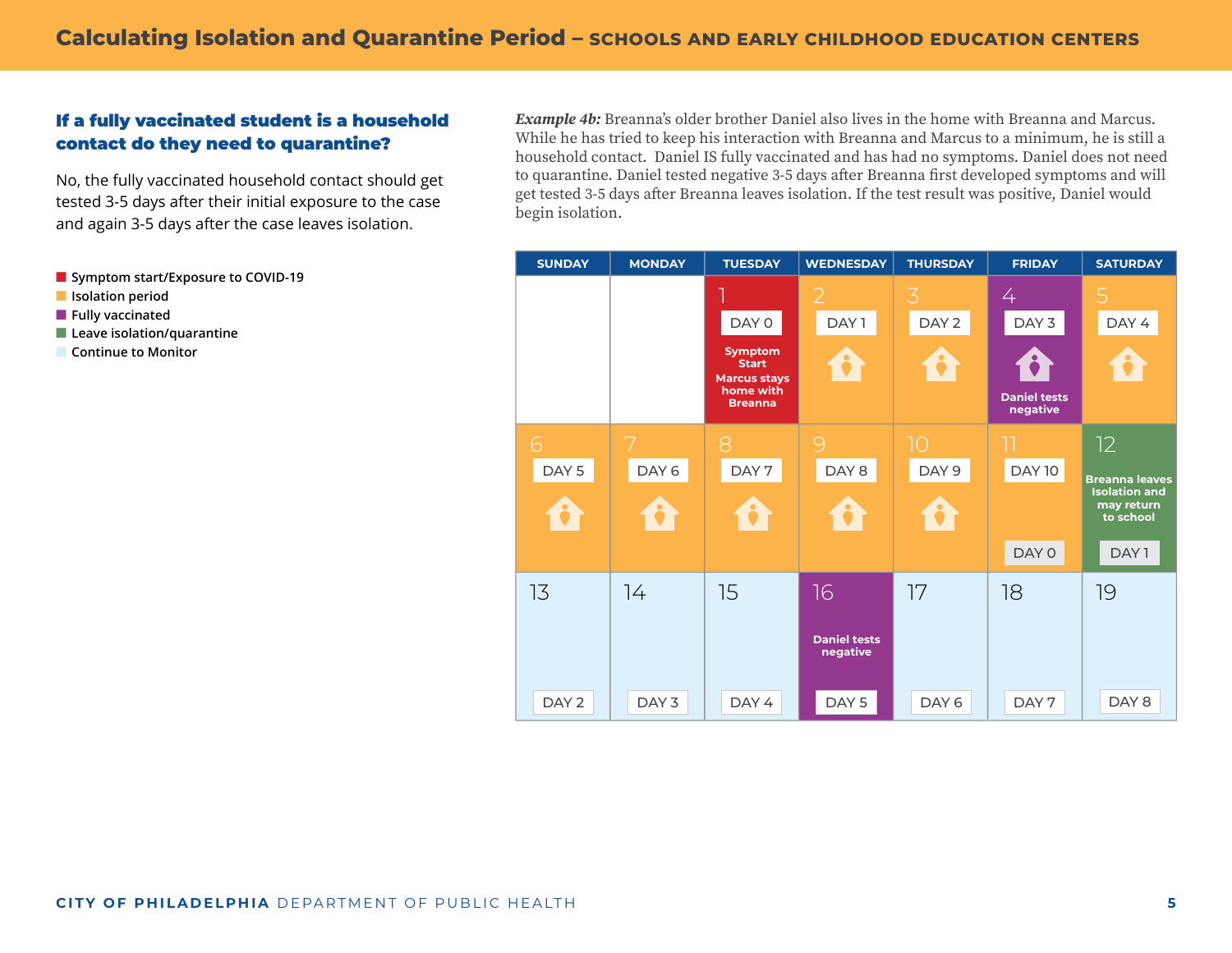If a student was exposed to someone with COVID-19 and DOES NOT have symptoms, how long should they be in quarantine and when can they return to school? The student is NOT fully vaccinated.

Fully vaccinated means it's been 2 weeks after an individual's final vaccine in a series. If a student is not yet fully vaccinated, even if they do NOT have symptoms, they should stay in quarantine if they were exposed.

• Watch the student for symptoms such as fever, cough, shortness of breath, new loss of taste or smell, and keep the student away from others as much as possible (See [page 2](#page-1-0) examples for more details on quarantine.)

# If a student was exposed to someone with COVID-19 and DOES NOT have symptoms, do they need to quarantine? The student is fully vaccinated.

Fully vaccinated means it's been 2 weeks after an individual's final vaccine in a series. If the student is fully vaccinated and has NO symptoms, they do not need to quarantine if exposed.

- The student should be tested 3-5 days after the day they were exposed. Watch for symptoms such as fever, cough, shortness of breath, new loss of taste or smell, and stay away from others as much as possible.
- If the student develops symptoms, they should isolate and be kept home from school ([see example 3\)](#page-2-0). If the student tests positive they should isolate and be kept home from school ([see example 2b\)](#page-1-0).

*Example 5a—NOT fully vaccinated:* Terrell was vaccinated on March 1st. He is considered fully vaccinated on March 15th. On March 6th, Terrell carpools with a parent who tested positive for COVID-19. Terrell has no symptoms. He still needs to quarantine because he is not fully vaccinated.



*Example 5b—fully vaccinated:* Terrell became fully vaccinated on March 15th. Through his carpool, he was exposed to a parent with COVID-19 on March 16th. He has no symptoms. He does not need to quarantine. He should be tested 3-5 days after the day he was exposed.